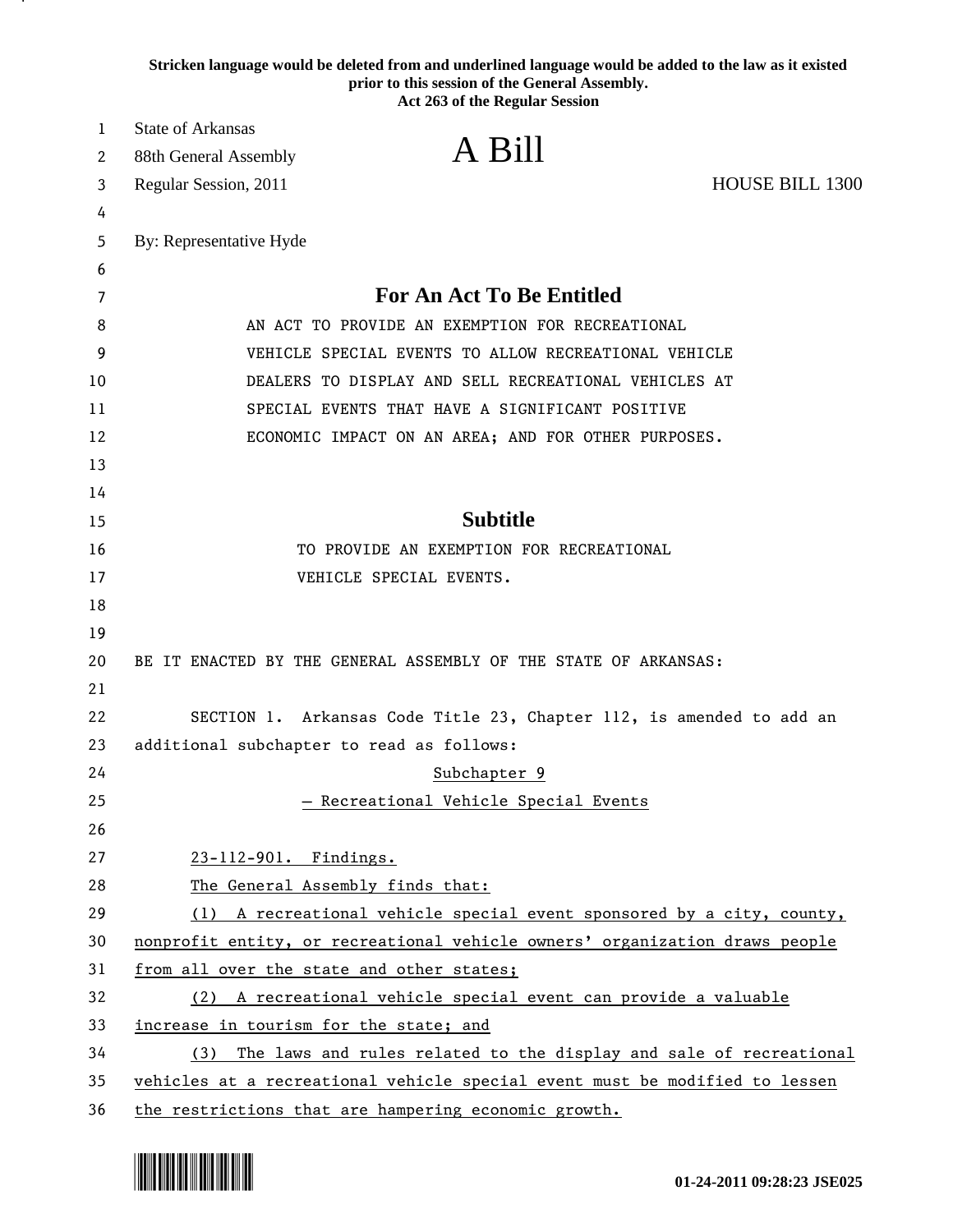| 1  |                                                                                  |  |  |
|----|----------------------------------------------------------------------------------|--|--|
| 2  | 23-112-902. Definitions.                                                         |  |  |
| 3  | As used in this subchapter:                                                      |  |  |
| 4  | (1) "Nonprofit entity" means an entity that has received tax                     |  |  |
| 5  | exempt status from the Internal Revenue Service under section $501(c)(3)$ or     |  |  |
| 6  | section $(501)(c)(4)$ of the Internal Revenue Code of 1986, as it existed on     |  |  |
| 7  | January 1, 2011;                                                                 |  |  |
| 8  | "Public venue" means a location that:<br>(2)                                     |  |  |
| 9  | (A) Is open to the general public; and                                           |  |  |
| 10 | (B) Is not the address designated as the primary business                        |  |  |
| 11 | address of a new motor vehicle dealer licensed by the Arkansas Motor Vehicle     |  |  |
| 12 | Commission or a used motor vehicle dealer licensed by the Department of          |  |  |
| 13 | Arkansas State Police;                                                           |  |  |
| 14 | (3) "Recreational vehicle owners' organization" means an entity                  |  |  |
| 15 | that is organized as a nonprofit entity or for-profit entity and in good         |  |  |
| 16 | standing with the Secretary of State;                                            |  |  |
| 17 | (4) "Recreational vehicle special event" means an event held at                  |  |  |
| 18 | a public venue with or without an admission fee that:                            |  |  |
| 19 | (A) Is sponsored by a city, a county, a nonprofit entity,                        |  |  |
| 20 | or a recreational vehicle owners' organization;                                  |  |  |
| 21 | Occurs for no more than seven (7) consecutive days;<br>(B)                       |  |  |
| 22 | and                                                                              |  |  |
| 23 | Includes any of the following that are invited to<br>(C)                         |  |  |
| 24 | attend:                                                                          |  |  |
| 25 | New recreational vehicle dealers to display and<br>(i)                           |  |  |
| 26 | sell recreational vehicles; or                                                   |  |  |
| 27 | New recreational vehicle manufacturers or<br>(ii)                                |  |  |
| 28 | distributors to display recreational vehicles; and                               |  |  |
| 29 | (5) "Significant positive economic impact" means an economic                     |  |  |
| 30 | benefit of at least two million dollars $(\$2,000,000)$ to the state or a region |  |  |
| 31 | of the state.                                                                    |  |  |
| 32 |                                                                                  |  |  |
| 33 | 23-112-903. Statements of estimated positive economic impact.                    |  |  |
| 34 | A statement of the estimated positive economic impact of a proposed              |  |  |
| 35 | recreational vehicle special event shall be submitted to the Arkansas Motor      |  |  |
| 36 | Vehicle Commission from an independent source such as a university, chamber      |  |  |

2 01-24-2011 09:28:23 JSE025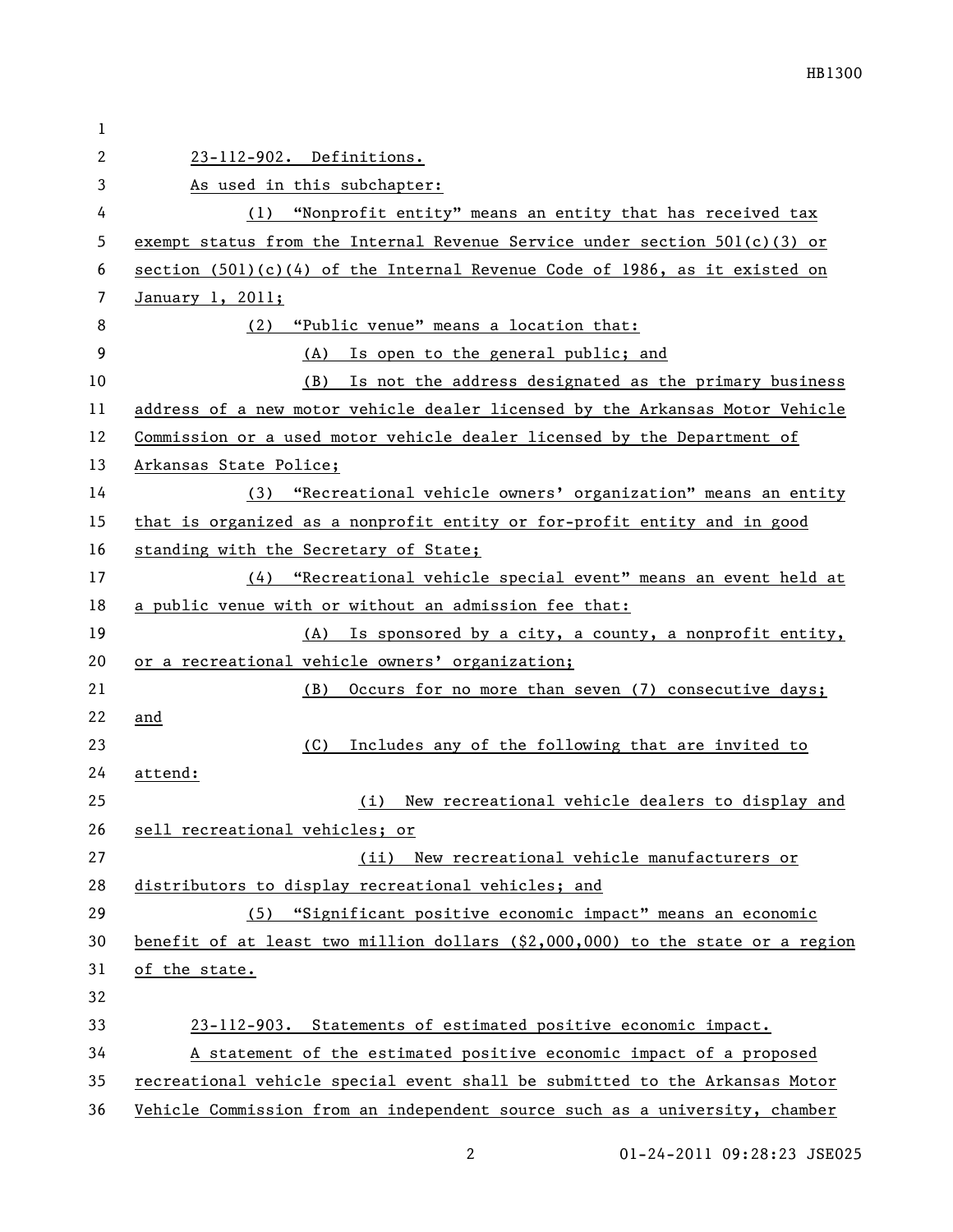| 1  | of commerce, or other entity that regularly engages in the estimation of the     |
|----|----------------------------------------------------------------------------------|
| 2  | economic benefit of an occurrence for businesses and industries.                 |
| 3  |                                                                                  |
| 4  | 23-112-904. Significant positive economic impact determinations.                 |
| 5  | (a) If the statement of estimated positive economic impact that is               |
| 6  | submitted to the Arkansas Motor Vehicle Commission establishes that a            |
| 7  | recreational vehicle special event has a significant positive economic           |
| 8  | impact, the recreational vehicle special event is exempt from regulation by      |
| 9  | the commission as provided under $\S$ 23-112-905.                                |
| 10 | (b) If the statement of estimated positive economic impact that is               |
| 11 | presented to the commission establishes that a recreational vehicle special      |
| 12 | event will not have a significant positive economic impact, then the             |
| 13 | commission shall determine whether the recreational vehicle special event is     |
| 14 | exempt from this chapter and any rules promulgated by the commission.            |
| 15 |                                                                                  |
| 16 | 23-112-905. Authority to waive relevant market area and rules.                   |
| 17 | The Arkansas Motor Vehicle Commission shall waive the following<br>(a)           |
| 18 | for a recreational vehicle special event that has a significant positive         |
| 19 | economic impact or is determined by the commission to otherwise qualify for      |
| 20 | an exemption under $\S$ 23-112-904(b) if no franchised motor vehicle dealer of a |
| 21 | licensed manufacturer is represented in the host county of the recreational      |
| 22 | vehicle special event or the counties contiguous to the host county:             |
| 23 | The provisions of this chapter regarding relevant market<br>(1)                  |
| 24 | area; and                                                                        |
| 25 | The rules regarding motor vehicle dealers in contiguous<br>(2)                   |
| 26 | counties.                                                                        |
| 27 | $(b)(1)$ The commission may promulgate rules for the issuance of a               |
| 28 | temporary permit to out-of-state motor vehicle dealers and manufacturers to      |
| 29 | participate in a recreational vehicle special event under this subchapter.       |
| 30 | (2) The commission shall not promulgate a rule that puts a                       |
| 31 | greater burden on out-of-state motor vehicle dealers and manufacturers to        |
| 32 | obtain a temporary permit than the requirements necessary for a motor vehicle    |
| 33 | dealer or manufacturer to obtain a license from the commission.                  |
| 34 | (3) If the commission establishes fees for a temporary permit                    |
| 35 | under this subsection, the fees shall not exceed:                                |
| 36 | (A) For an out-of-state motor vehicle dealer, one hundred                        |

3 01-24-2011 09:28:23 JSE025